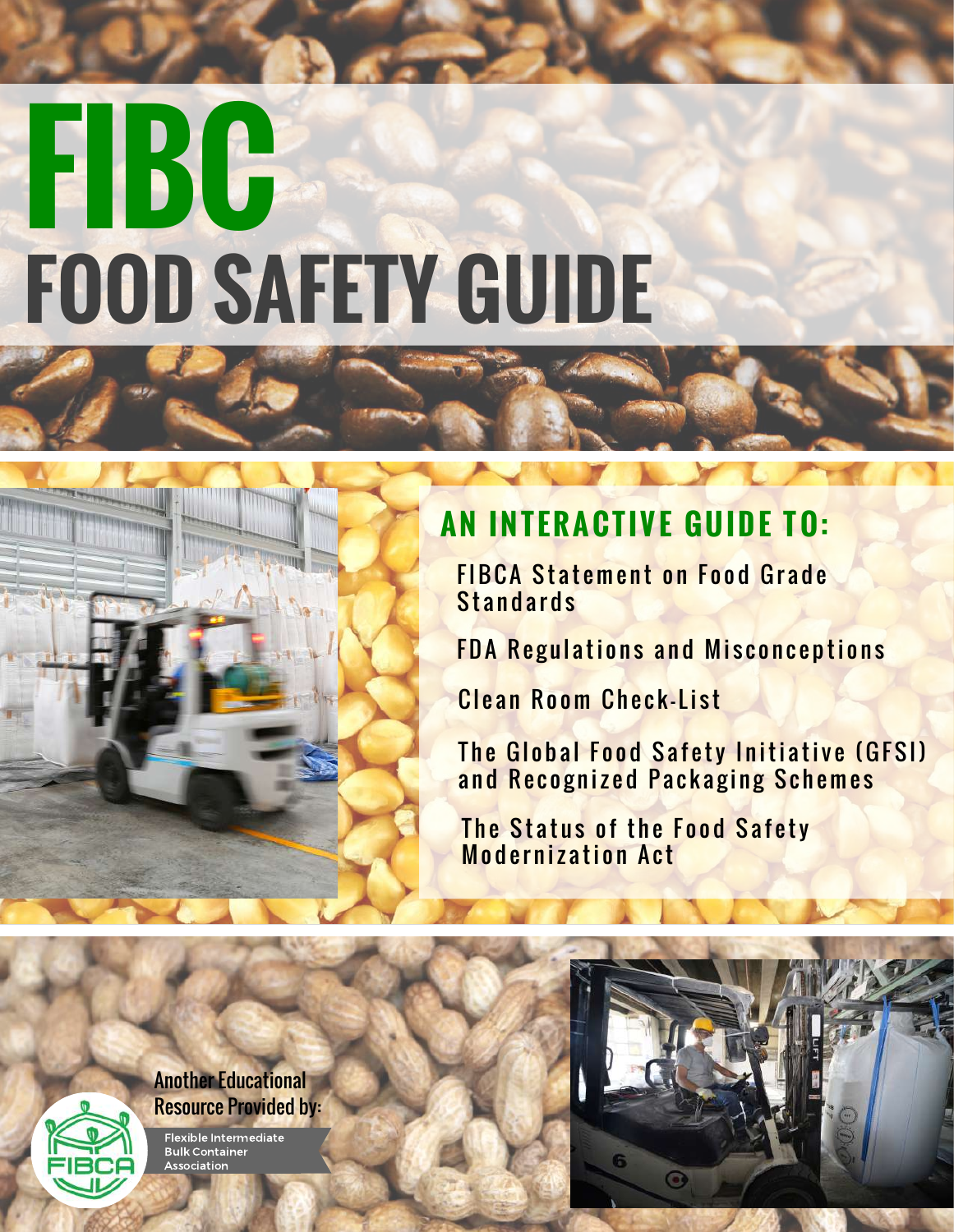## Statement from FIBCA:

*The topic of food safety in the packaging industry is constantly evolving, with tougher industry standards and increased government regulations becoming the norm. FIBCA recognizes that there are many adequate food safety processes, accreditations, certifications, and schemes for the production of FIBCs; and therefore recommends that all manufacturers, distributors, and users of FIBCs confirm that their process is adequate for each FIBC application. While FIBCA does not endorse one food safety scheme over another, it does strongly support the effort of the Global Food Safety Initiative to establish a global standard.* 

## The FDA Myth:

While many users of FIBCs may request an *"FDA Approved"* bulk bag, it is important to note that such a product does not exist. **The Food & Drug Administration does not issue any** 

**approvals or certifications of FIBCs or FIBC liners.**  The FDA regulations that govern food contact can be found [here.](http://www.fda.gov/Food/IngredientsPackagingLabeling/PackagingFCS/RegulatoryStatusFoodContactMaterial/default.htm) With regard to polypropylene resin, a major component of most FIBC fabric, FDA Food Contact Regulation [21 CFR 177.1520](http://www.gpo.gov/fdsys/pkg/CFR-2011-title21-vol3/pdf/CFR-2011-title21-vol3-sec177-1520.pdf) states that 100% virgin polypropylene resin "may be safely used as articles or components of articles intended for use in contact with food"



# A Clean Room Checklist:

FIBCs for food products should be manufactured in a clean room environment. While the definition of a "clean room" varies, there are certain standards which should be present in all clean room facilities. Here's quick checklist to help you ensure that your FIBCs are being manufactured in a proper environment.

- ✔ **Proper Ventilation**
- ✔ **Pest Control Procedures**
- ✔ **Metal Detection**
- ✔ **Light Table Inspection**
- ✔ **Vacuum / Air Cleaning**
- ✔ **Proper Personnel Wardrobe**
- ✔ **Proper Personnel Hygiene**
- ✔ **HACCP Program**
- ✔ **Record Keeping**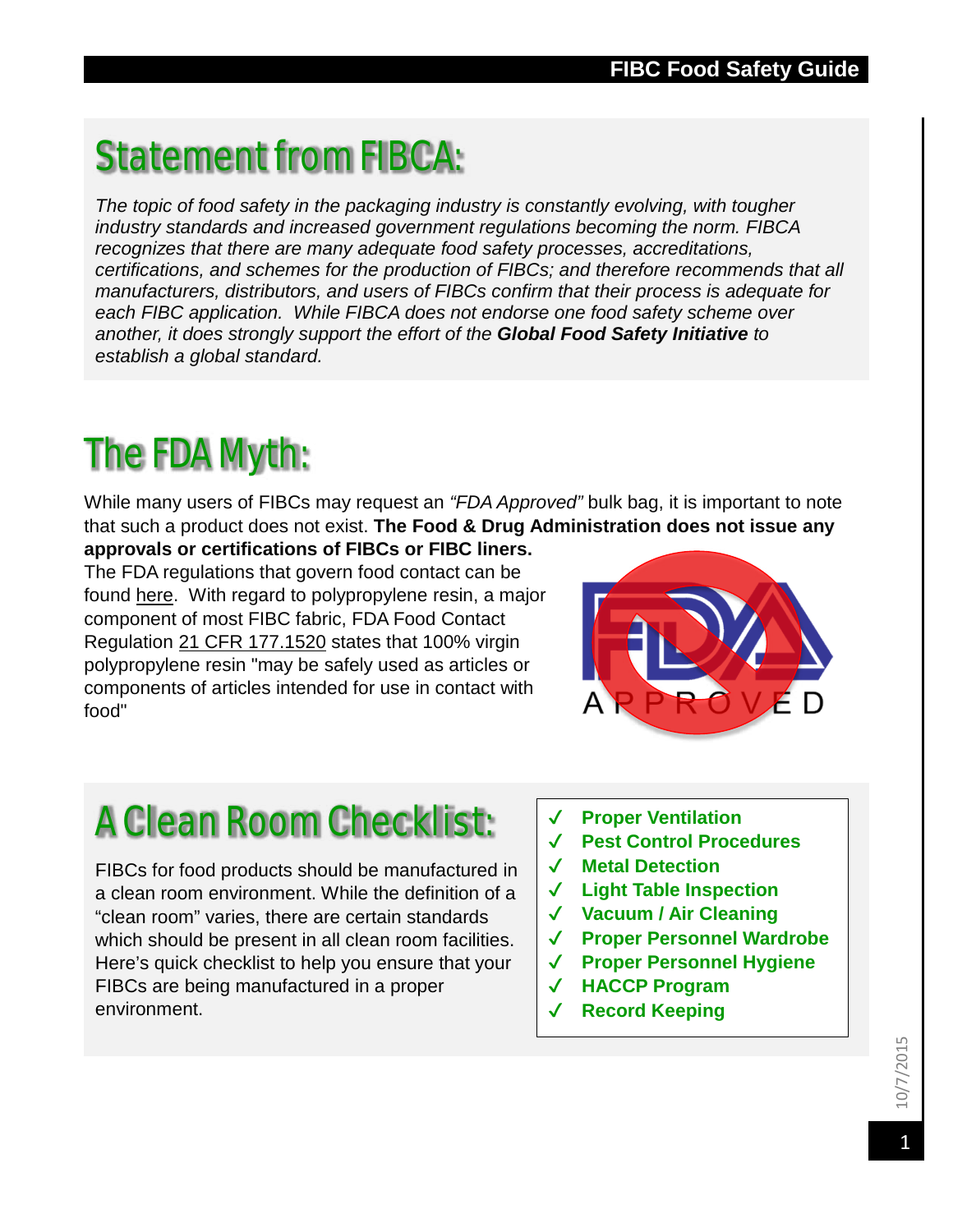# Global Food Safety Initiative (GFSI):

The [Global Food Safety Initiative](http://www.mygfsi.com/) is a non-profit foundation created under Belgian law, and operated under the Consumer Goods Forum in a mission to globalize our food safety processes. GFSI benchmarks existing third-party food safety schemes in order to achieve a worldwide standard. With the support of many of the world's largest food manufacturers and retailers, GFSI is quickly becoming the global leader on the topic of food safety in the supply chain.

#### **GFSI:**

- Benchmarks *existing* third-party schemes against a global [Guidance Document](http://www.mygfsi.com/schemes-certification/benchmarking/benchmarking-overview.html)
- $\checkmark$  Recognizes specific schemes for individual scopes of the food manufacturing process
- **Does not** issue its own certification or accreditation



# GFSI Scope "M"– Production of Food Packaging:

The following are third-party food safety schemes that have been recognized by the Global Food Safety Initiative for the production of food packaging. **Click on the individual scheme logo below for additional information.**

|                            | <b>British Retail Consortium (BRC)</b><br><b>BRC Global Standard For Packaging &amp; Packaging</b><br>Materials; Issue 4 |
|----------------------------|--------------------------------------------------------------------------------------------------------------------------|
| One world. One standard.   | <b>Safe Quality Food Institute (SQFI)</b><br>SQF Code 7 <sup>th</sup> Edition; Level 2                                   |
| <b>Food Safety System</b>  | <b>Food Safety System Certification 22000 (FSSC)</b>                                                                     |
| <b>Certification 22000</b> | FSSC 22000 October 2011 Issue                                                                                            |
| International              | <b>International Featured Standards (IFS)</b>                                                                            |
| <b>Featured Standards</b>  | <b>IFS PACsecure, Version 1</b>                                                                                          |